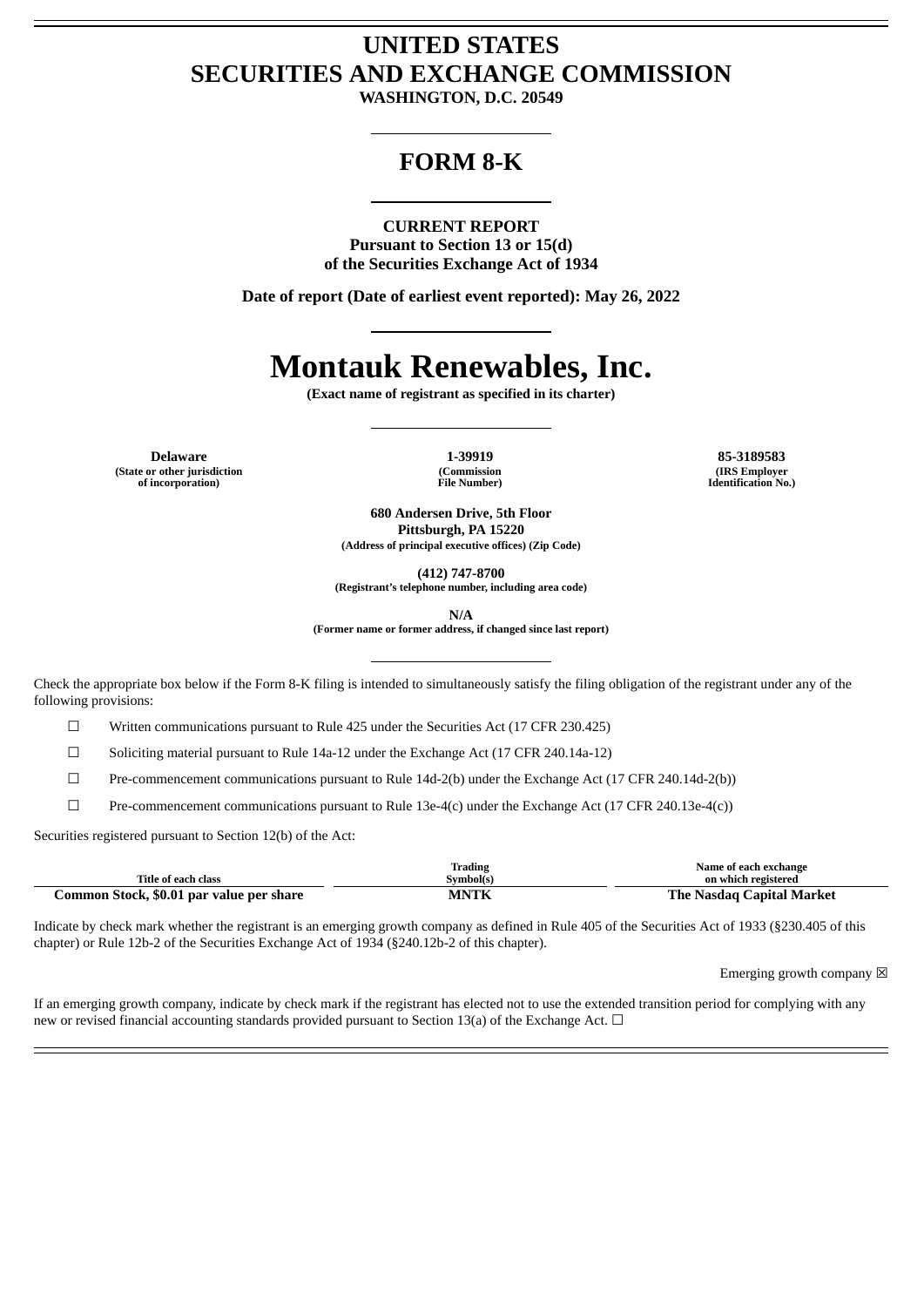#### **Item 1.01. Entry into a Material Definitive Agreement.**

On May 26, 2022, Montauk Renewables, Inc. (the "Company"), through its wholly-owned subsidiaries Montauk Ag Renewables, LLC (f/k/a Montauk Swine Ag, LLC, "Montauk Ag") and Montauk Energy Holdings, LLC ("MEH"), entered into the First Amendment (the "Amendment"), dated May 26, 2022, to the Membership Interest and Asset Purchase Agreement ("MIAPA"), dated May 10, 2021, by and among J.P. Carroll & Co., LLC, Eagle Creek Ranch, L.L.C., NR3 Nutrient Recovery, LLC, Joseph P. Carroll, Jr., Martin A. Redeker and Montauk Ag.

Under the terms of the Amendment, Messrs. Carroll's and Redeker's rights to repurchase certain of the intellectual property transferred to Montauk Ag pursuant to the MIAPA have been terminated. Additionally, the restricted stock awards granted to each of Messrs. Carroll and Redeker in connection with their respective employment with the Company following the closing of the transactions contemplated by the MIAPA have been amended to remove the performance-based vesting criteria and will be subject only to time-based vesting requirements over a five-year period.

The foregoing description of the terms of the Amendment does not purport to be complete and is qualified in its entirety by reference to the full text of the Amendment, which is attached hereto as Exhibit 2.1 and incorporated herein by reference.

#### **Item 9.01. Financial Statements and Exhibits.**

*(d) Exhibits.*

| Exhibit<br><b>Number</b> | <b>Description</b>                                                                                                                                                                                                                                                                                 |
|--------------------------|----------------------------------------------------------------------------------------------------------------------------------------------------------------------------------------------------------------------------------------------------------------------------------------------------|
| 2.1                      | First Amendment to Membership Interest and Asset Purchase Agreement, dated May 26, 2022, by and among J.P. Carroll &<br>Co., LLC, Eagle Creek Ranch, L.L.C., NR3 Nutrient Recovery, LLC, Joseph P. Carroll, Jr., Martin A. Redeker, Montauk Ag<br>Renewables, LLC and Montauk Energy Holdings, LLC |
| 104                      | Cover Page Interactive Data File (embedded within the Inline XBRL document)                                                                                                                                                                                                                        |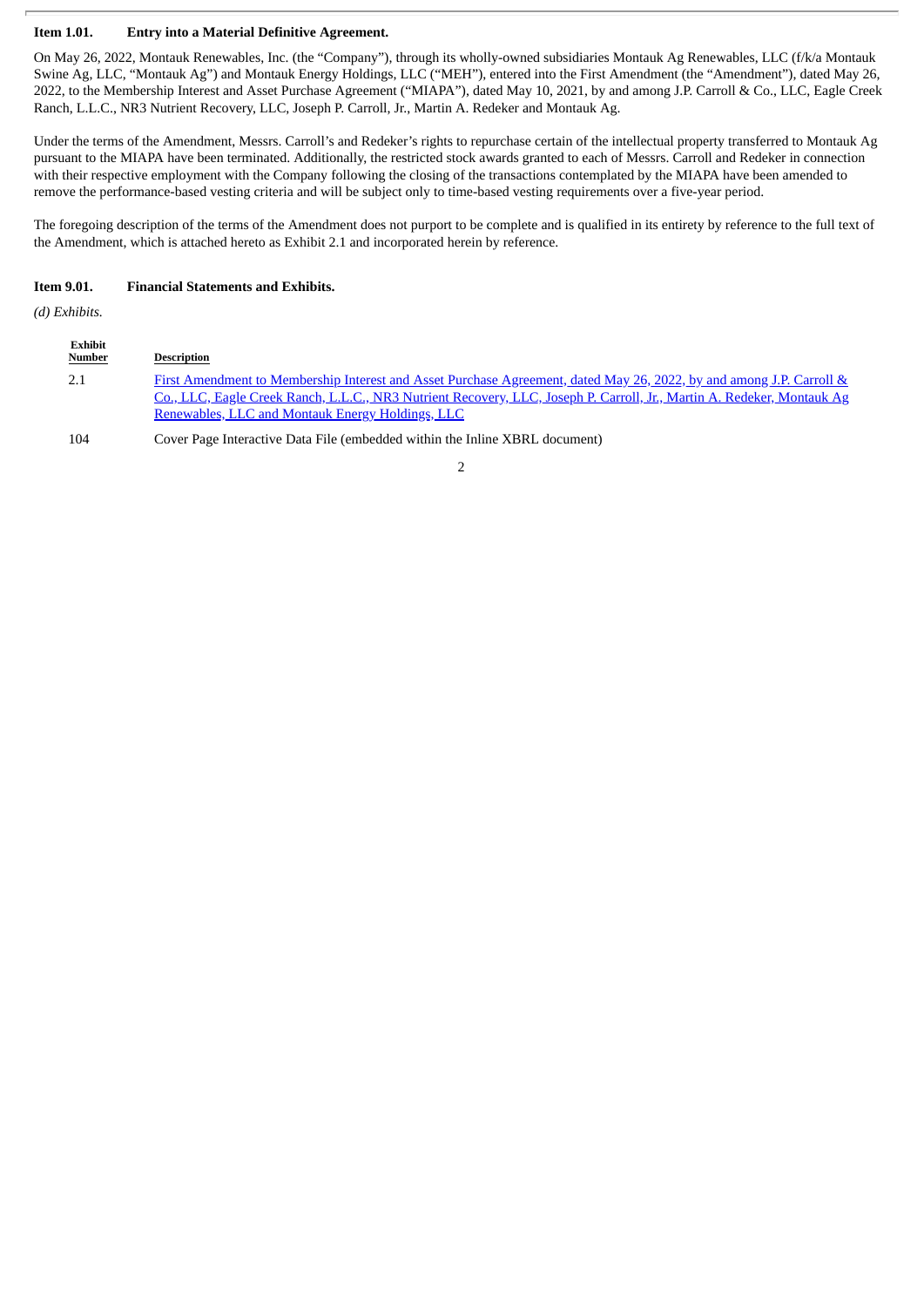# **SIGNATURES**

Pursuant to the requirements of the Securities Exchange Act of 1934, the registrant has duly caused this report to be signed on its behalf by the undersigned hereunto duly authorized.

## **MONTAUK RENEWABLES, INC.**

Date: June 1, 2022 By: /s/ Kevin A. Van Asdalan

Name: Kevin A. Van Asdalan Title: Chief Financial Officer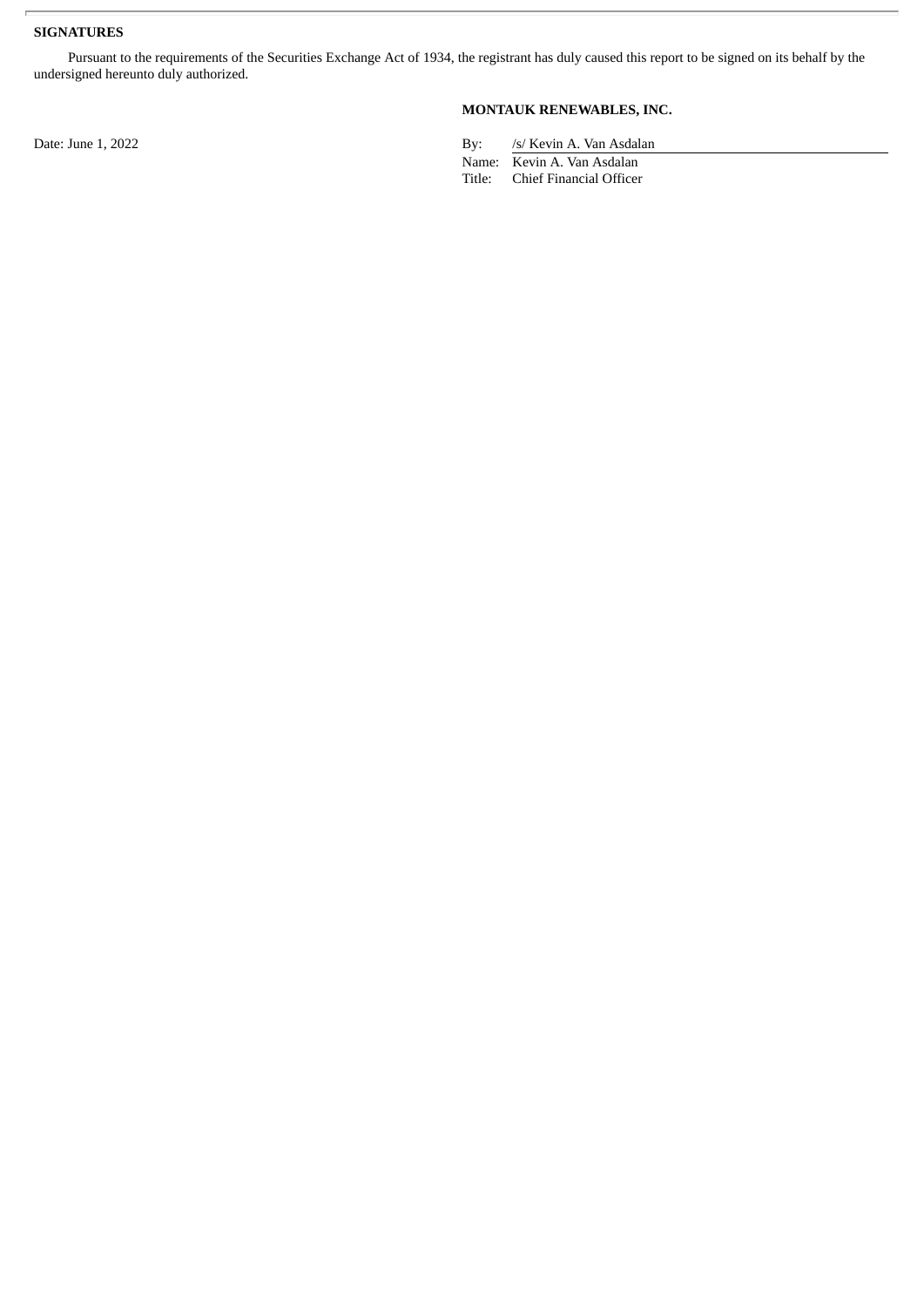#### **AMENDMENT AGREEMENT**

<span id="page-3-0"></span>THIS AMENDMENT AGREEMENT (this "**Amendment**") is made and entered into as of May **26**, 2022 (the "**Effective Date**") by and among (i) J.P. Carroll & Co., LLC, a North Carolina limited liability company ("**JP Seller**"), (ii) Eagle Creek Ranch L.L.C., a Colorado limited liability company ("**ECR Seller**" and, together with JP Seller, "**Interest Sellers**"), (iii) NR3 Nutrient Recovery, LLC, a North Carolina limited liability company ("**Asset Seller**" and, together with Interest Sellers, "**Sellers**" and each individually, a "**Seller**"), (iv) Joseph P. Carroll, Jr. ("**Carroll**"), (v) Martin A. Redeker ("**Redeker**"), (vi) Montauk Ag Renewables, LLC, a Delaware limited liability company (f/k/a Montauk Swine Ag, LLC) ("**Buyer**"); and (vii) Montauk Energy Holdings, LLC, a Delaware limited liability company ("**Company**").

#### **RECITALS:**

**WHEREAS**, Sellers, Carroll, Redeker and Buyer entered into that certain Membership Interest and Asset Purchase Agreement dated as of May 10, 2021 (the "**MIAPA**");

**WHEREAS**, Redeker is an owner of interests in certain of the Sellers and benefited directly or indirectly from the transactions contemplated by the MIAPA, and, in conjunction with the execution of the MIAPA, Redeker and Company entered into that certain Employment Offer and Understanding dated as of May 10, 2021 (the "**Redeker EA**");

**WHEREAS**, Carroll is an owner of interests in certain of the Sellers and benefited directly or indirectly from the transactions contemplated by the MIAPA, and, in conjunction with the execution of the MIAPA, Carroll and Company entered into that certain Employment Offer and Understanding dated as of May 10, 2021 (the "**Carroll EA**" and, together with the MIAPA and Redeker EA, the "**Agreements**"); and

**WHEREAS**, the parties hereto now desire to make certain related amendments to the Agreements to which they are parties pursuant to this Amendment.

**NOW THEREFORE**, in consideration of the mutual covenants and agreements herein set forth and for other good and valuable consideration, the receipt and adequacy of which are hereby acknowledged, the parties hereto agree as follows:

1. Recitals; Defined Terms. The recitals are incorporated into this Amendment and are an integral part hereof. Capitalized terms not otherwise defined herein are incorporated by reference into this Amendment with the respective definitions given them in the MIAPA, the Redeker EA or the Carroll EA, as applicable.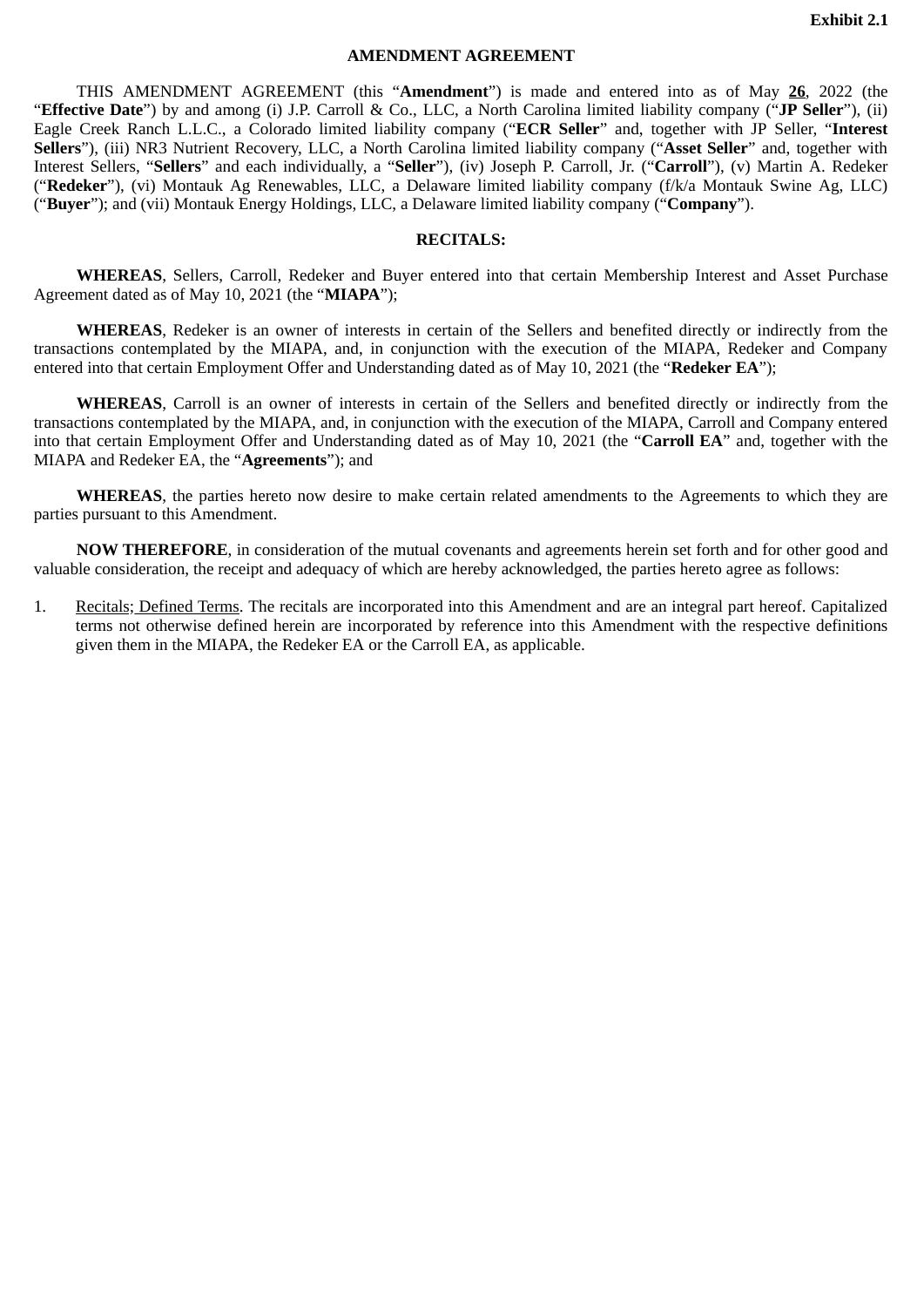2. Amendment to Section 9 of the MIAPA. Sellers, Carroll, Redeker and Buyer agree that Section 9 of the MIAPA is hereby deleted in its entirety and replaced with the following:

# "**SECTION 9. INTENTIONALLY DELETED**"

- 3. Amendment to Redeker EA. Redeker and Company agree that the Redeker EA is hereby amended as follows:
	- (a) Section 3.1(b)(iv) of the Redeker EA is deleted in its entirety and replaced with the following:

'"Time-Based Restricted Stock Award": In accordance with the Restricted Stock Agreements, Grant Agreements, and the Montauk Renewables, Inc. Equity and Incentive Compensation Plan, all of which are attached as Exhibit B hereto, a one-time Restricted Stock Award of Montauk Renewables, Inc. equivalent of \$6,250,000 divided by the Market Value per Share on the Date of Grant; provided, however, that in no event will the total number of Restricted Shares exceed 625,000 Restricted Shares or be less than 500,000 Restricted Shares, notwithstanding whether the value of such Restricted Shares equals \$6,250,000 in the aggregate on the Date of Grant with a five (5) year vesting schedule as follows:

- (1) Year 1: 0%
- (2) Year 2: 0%
- (3) Year 3: 20%
- (4) Year 4: 20%
- (5) Year 5: 60%"

For the avoidance of doubt, the amendment to Section 3.1(b)(iv) of the Redeker EA is an amendment to the vesting terms of Redeker's May 10, 2021 Restricted Stock Award only and is not a new or additional grant.

2

- (b) Section 4.1(c) of the Redeker EA is deleted in its entirety.
- (c) Section 4.1(d) of the Redeker EA is deleted in its entirety.
- (d) Section 4.1(e) of the Redeker EA is hereby renumbered as Section 4.1(c).
- (e) Sections 4.1(f) (i), (ii) and (iii) of the Redeker EA are deleted in their entirety.
- (f) Section 4.2 the title is deleted in its entirety and replaced with the following:

Section 4.2 – Termination With or Without Cause.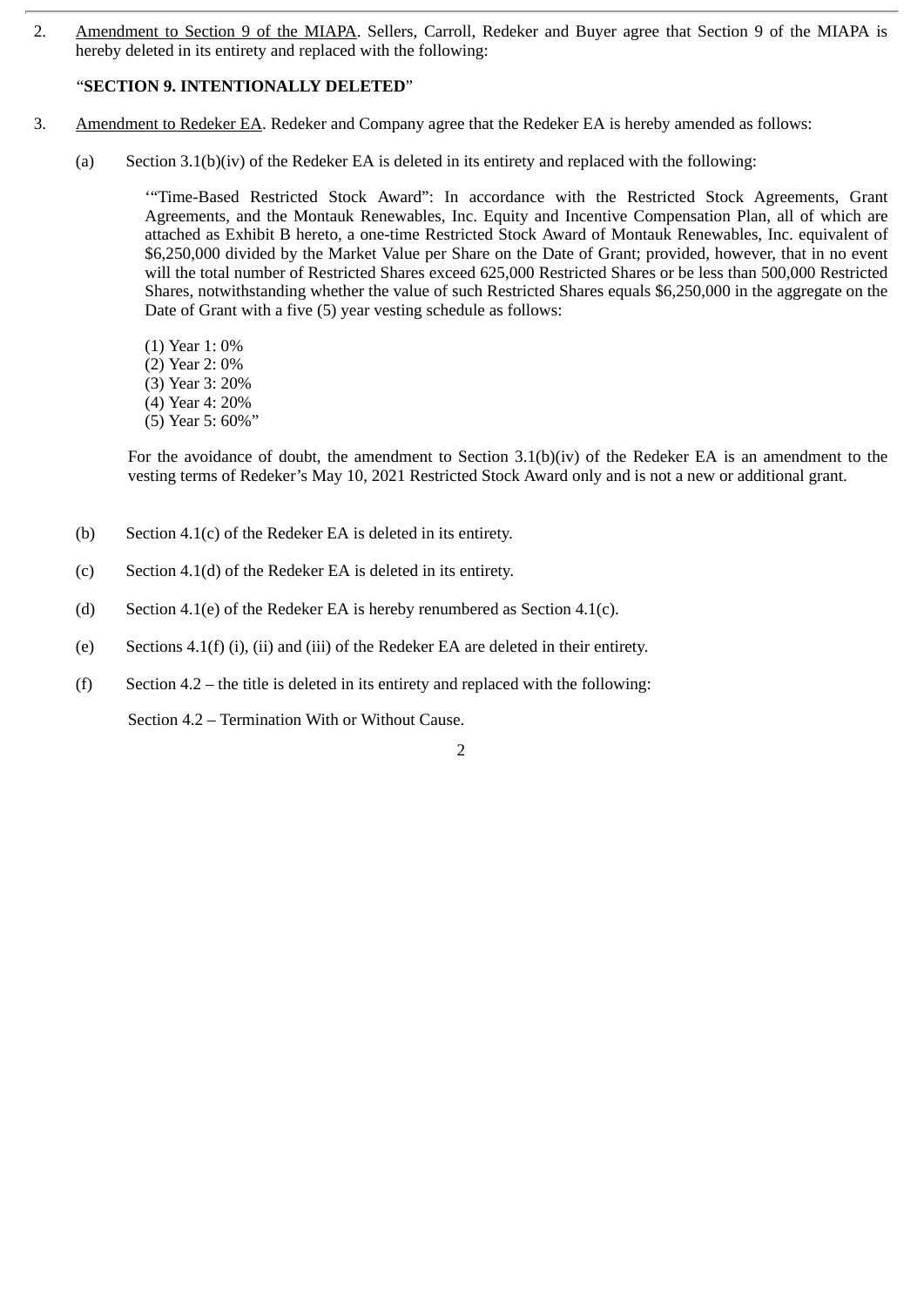(g) Section 4.2(a) is deleted in its entirety and replaced with the following:

(a) The Company may terminate the Executive's employment hereunder at any time with or without Cause (other than by reason of death, Disability, or voluntary resignation of the Executive).

- (h) Section 4.2(b) is modified to add the words "with or" in front of "without" in the first sentence.
- (i) The title of Section 4.3 is deleted in its entirety and replaced with the following:

Section 4.3 Voluntary Termination.

Section 4.3(a) is modified by deleting the first sentence.

Section 4.3(b) is modified by removing the phrase "by the Company for Cause or" in the first sentence.

- (j) Section 4.4 of the Redeker EA is deleted in its entirety and replaced with the following: "SECTION 4.4. INTENTIONALLY DELETED."
- (k) Section 4.6 of the Redeker EA is deleted in its entirety and replaced with the following: "SECTION 4.6. INTENTIONALLY DELETED."
- 4. Amendment to Carroll EA. Carroll and Company agree that the Carroll EA is hereby amended as follows:
	- (a) Section 3.1(b)(iv) of the Carroll EA is deleted in its entirety and replaced with the following:

'"Time-Based Restricted Stock Award": In accordance with the Restricted Stock Agreements, Grant Agreements, and the Montauk Renewables, Inc. Equity and Incentive Compensation Plan, all of which are attached as Exhibit B hereto, a one-time Restricted Stock award of Montauk Renewables, Inc. equivalent of \$6,250,000 divided by the Market Value per Share on the Date of Grant; provided, however, that in no event will the total number of Restricted Shares exceed 625,000 Restricted Shares or be less than 500,000 Restricted Shares, notwithstanding whether the value of such Restricted Shares equals \$6,250,000 in the aggregate on the Date of Grant with a five (5) year vesting schedule as follows: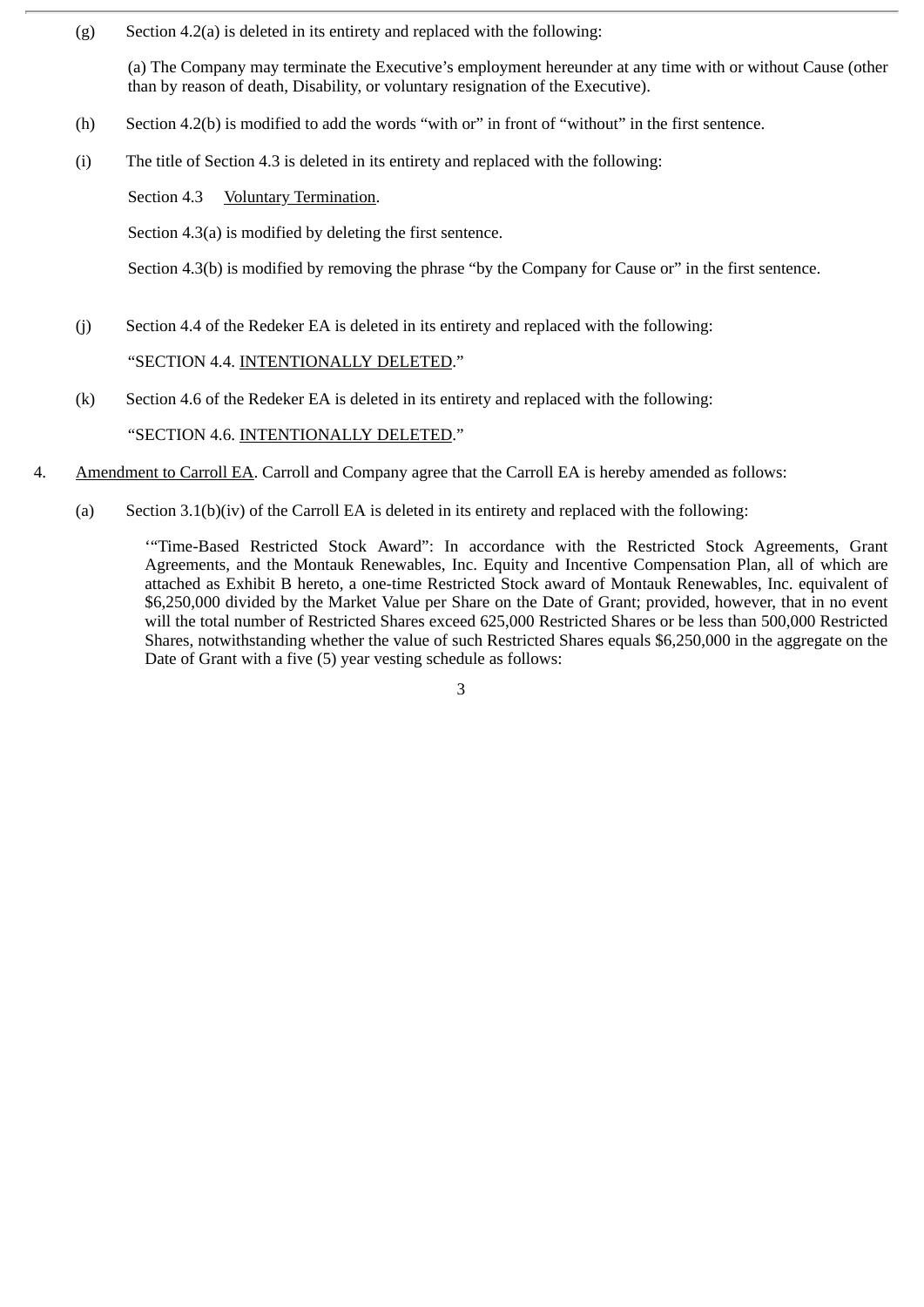- (1) Year 1: 0%
- (2) Year 2: 0%
- (3) Year 3: 20%
- (4) Year 4: 20%
- (5) Year 5: 60%"

For the avoidance of doubt, the amendment to Section 3.1(b)(iv) of the Carroll EA is an amendment to the vesting terms of Carroll's May 10, 2021 Restricted Stock Award only and is not a new or additional grant.

- (b) Section 4.1(c) of the Carroll EA is deleted in its entirety.
- (c) Section 4.1(d) of the Carroll EA is deleted in its entirety.
- (d) Section 4.1(e) of the Carroll EA is hereby renumbered as Section 4.1(c).
- (e) Sections 4.1(f) (i), (ii) and (iii) of the Carroll EA are deleted in their entirety.
- (f) Section 4.2 the title is deleted in its entirety and replaced with the following:

Section 4.2 – Termination With or Without Cause.

(g) Section 4.2(a) is deleted in its entirety and replaced with the following:

(a) The Company may terminate the Executive's employment hereunder at any time with or without Cause (other than by reason of death, Disability, or voluntary resignation of the Executive).

(h) Section 4.2(b) is modified to add the words "with or" in front of "without" in the first sentence.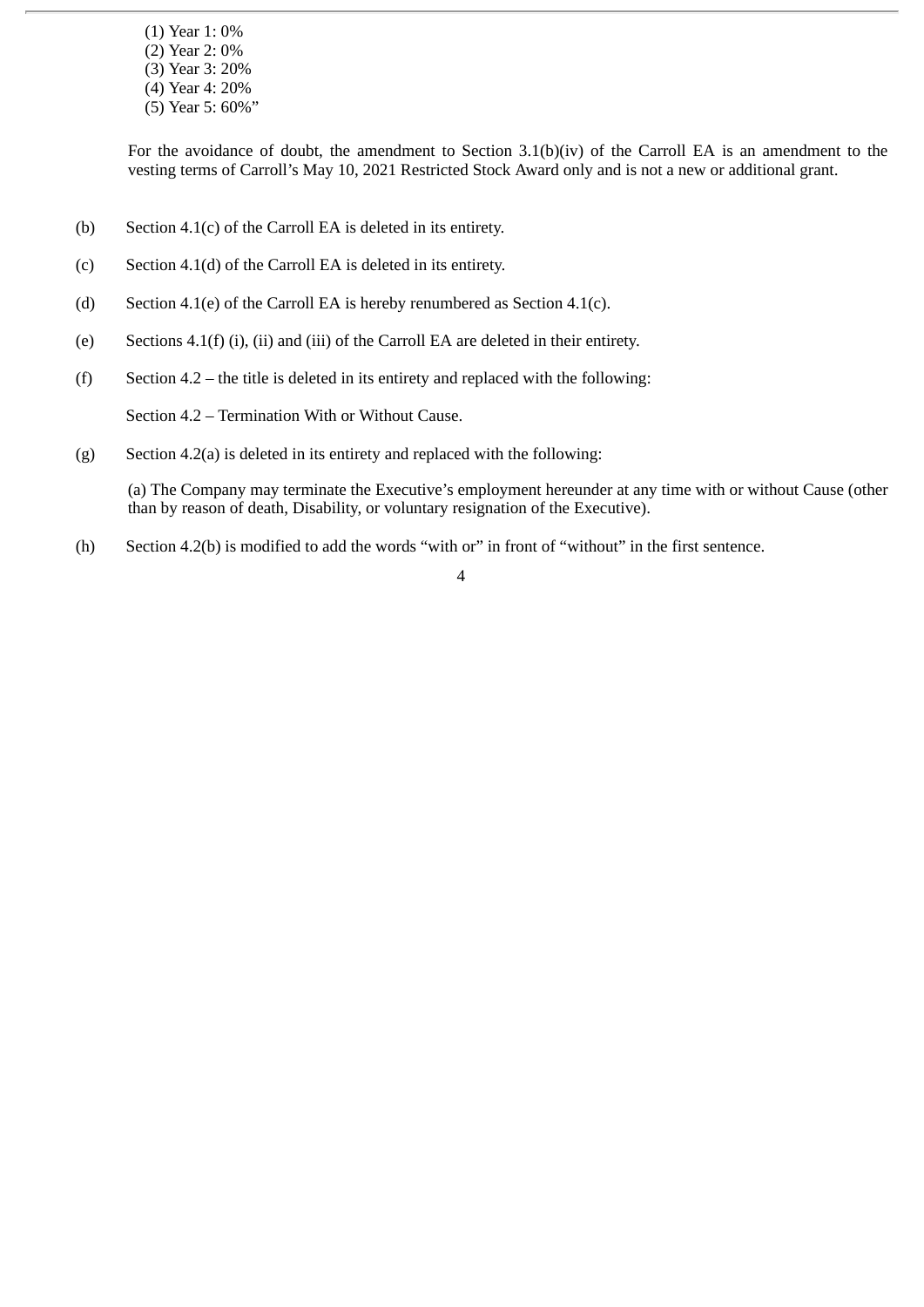(i) The title of Section 4.3 is deleted in its entirety and replaced with the following:

Section 4.3 <u>Voluntary Termination</u>.

Section 4.3(a) is modified by deleting the first sentence.

Section 4.3(b) is modified by removing the phrase "by the Company for Cause or" in the first sentence.

(j) Section 4.4 of the Carroll EA is deleted in its entirety and replaced with the following:

"SECTION 4.4. INTENTIONALLY DELETED."

(k) Section 4.6 of the Carroll EA is deleted in its entirety and replaced with the following:

"SECTION 4.6. INTENTIONALLY DELETED."

- 5. Grant Agreements. Carroll and Redeker acknowledge that their respective May 10, 2021, Notices of Grant of Restricted Stock (NR3 Performance-Based Grant) and Restricted Stock Agreements will be amended and restated pursuant to this Amendment to incorporate modifications to the vesting terms in those documents that correspond to the amendments to the Redeker EA and Carroll EA set forth herein.
- 6. Forfeiture of Restricted Shares. The parties acknowledge that the Restricted Shares will vest pursuant to the terms of the Sign-On Grant and the Performance Grant, as amended, other than in the event Carroll or Redeker voluntarily terminate their employment with the Company. Such a voluntary termination of employment by Carroll or Redeker is the only circumstance under which the Restricted Shares will not vest and will be forfeited.
- 7. No Other Amendment and Entire Agreement. All other provisions of the MIAPA, the Redeker EA and the Carroll EA, and the May 10, 2021 Notices of Grant of Restricted Stock (NR3 Performance-Based Grant) and Restricted Stock Agreements not specifically referenced in this Amendment shall remain in full force and effect. The MIAPA, the Redeker EA and the Carroll EA, and the May 10, 2021 Notices of Grant of Restricted Stock (NR3 Performance-Based Grant) and Restricted Stock Agreements as amended by this Amendment, constitutes the entire agreement hereto with respect to the subject matter hereof.
- 8. Choice of Law. This Agreement is made pursuant to, and shall be construed and enforced in accordance with, the laws of the Commonwealth of Pennsylvania (and United States federal Law, to the extent applicable), irrespective of the principal place of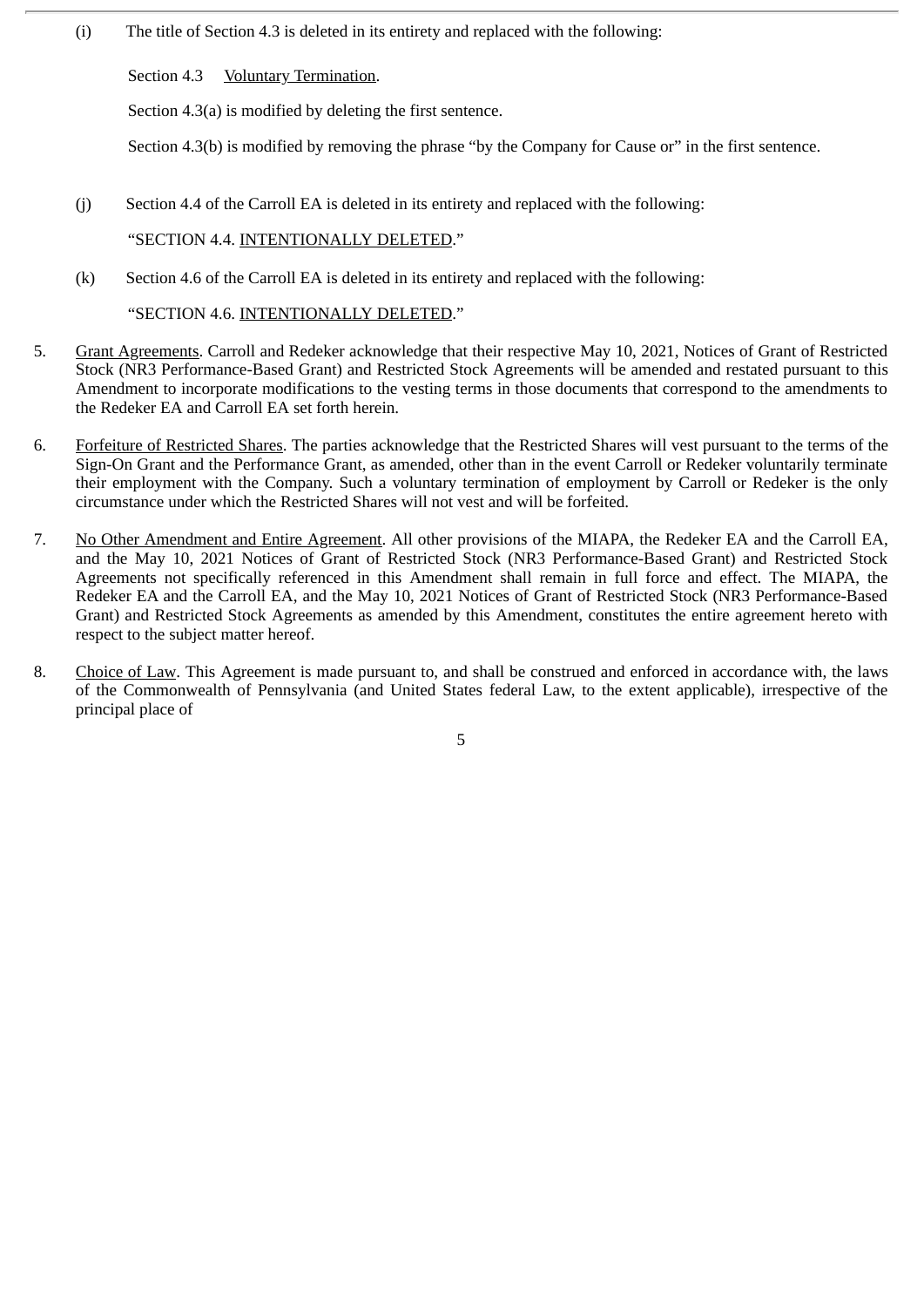business, residence or domicile of the parties hereto, and without giving effect to otherwise applicable principles of conflicts of law.

9. Counterparts; Facsimile or Electronic Signatures. This Agreement may be executed in counterparts, each of which shall be deemed an original, but all of which together shall be deemed to be one and the same agreement. A signed copy of this Agreement delivered by facsimile, e-mail or other means of electronic transmission shall be deemed to have the same legal effect as delivery of an original signed copy of this Agreement.

[Signatures appear on the following page]